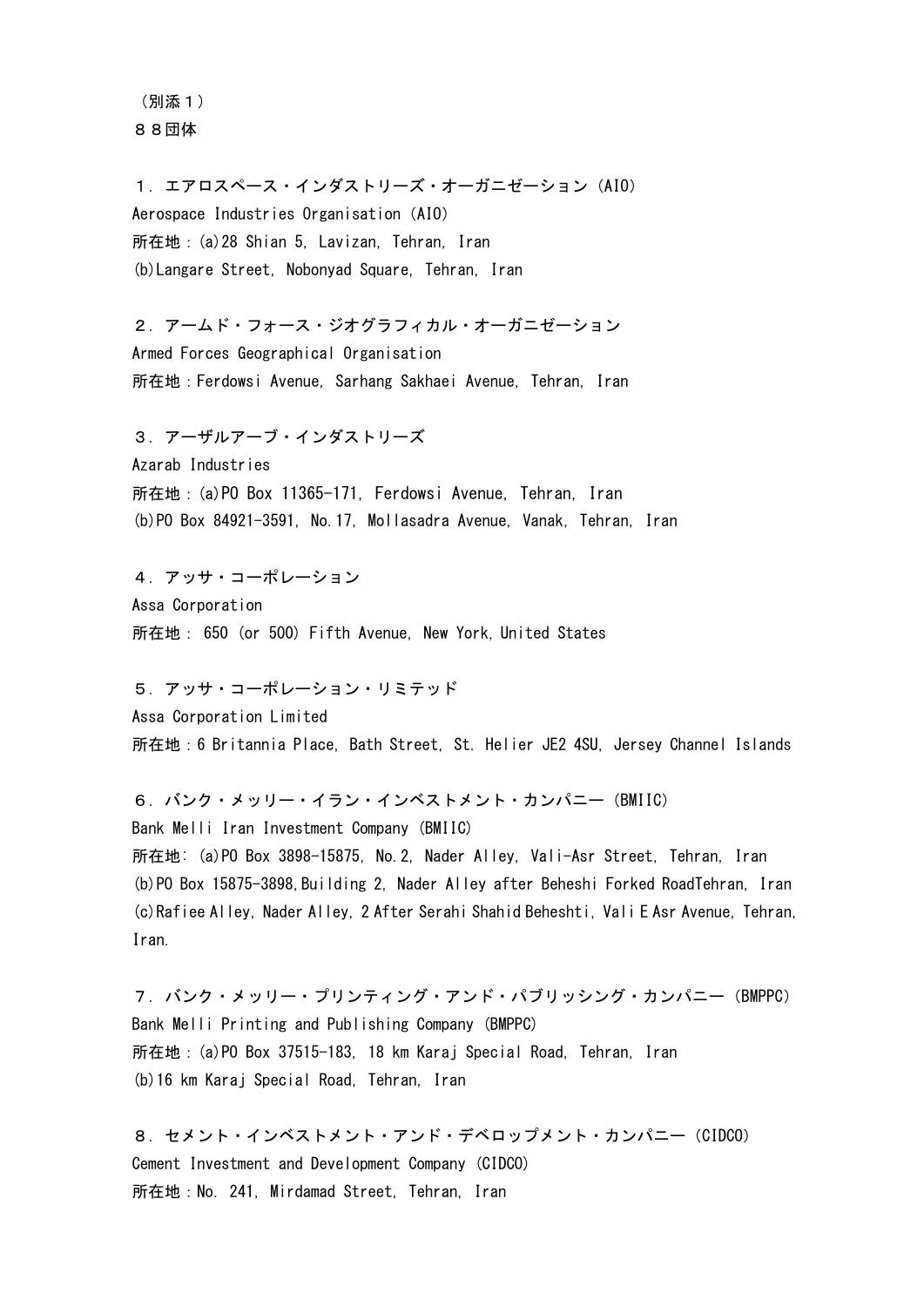別名:セメント・インダストリー・インベストメント・アンド・デベロップメント、CIDCO、 CIDCO Cement Holding

9.ファースト・ペルシアン・イクイティ・ファンド First Persian Equity Fund 所在地:(a)Walker House, 87 Mary Street, George Town, Grand Cayman, KY1-9002, Cayman Islands (b)PO Box 190, Clifton House, 75 Fort Street, Grand Cayman, KY1-1104, Cayman Islands (c)PO Box 15875-3898,Rafi Alley, Vali Asr Avenue, Nader Alley, Tehran, Iran 10.マーザーンダラン・セメント・カンパニー Mazandaran Cement Company 所在地:(a)PO Box 121, No.40, Africa Street, between Zafar Street And Mirdamad Street, Hormoz Sattari Street, Tehran, Iran (b)PO Box 19688, No. 40, Satari Avenue. Afrigha Highway, Tehran, Iran 11.マーザーンダラン・テクスタイル・カンパニー Mazandaran Textile Company 所在地:(a)PO Box 11365-9513,No.28, Kandovan Alley 5, Vila Street, Enghelab Avenue, Tehran, Iran (b) PO Box 11318,No. 28 Kandovan Kooy Enghelab Avenue, Tehran, Iran (c) Sari Avenue, Ghaemshahr, Iran 12.メフル・ケイマン・リミテッド Mehr Cayman Limited 所在地:Walker House, 87 Mary street, George Town, Grand Cayman, KY1-9002, Cayman Islands 13.メッリー・アグロケミカル・カンパニーPJS Melli Agrochemical Company PJS 所在地: (a)PO Box 15875-1734, 5<sup>th</sup> floor, No. 23, 15<sup>th</sup> street, southern Gandi street, Tehran, Iran (b)PO Box 15875-1734, Mola Sadra Street, 215 Khordad, Sadr Alley No. 13, Vanak Square, Tehran, Iran 別名:メッリー・シーミー・ケシャーヴァルズ 14.メッリー・インベストメント・ホールディング・インターナショナル Melli Investment Holding International

所在地:PO Box 181878,514 Business Avenue Building, Deira, Dubai, United Arab Emirates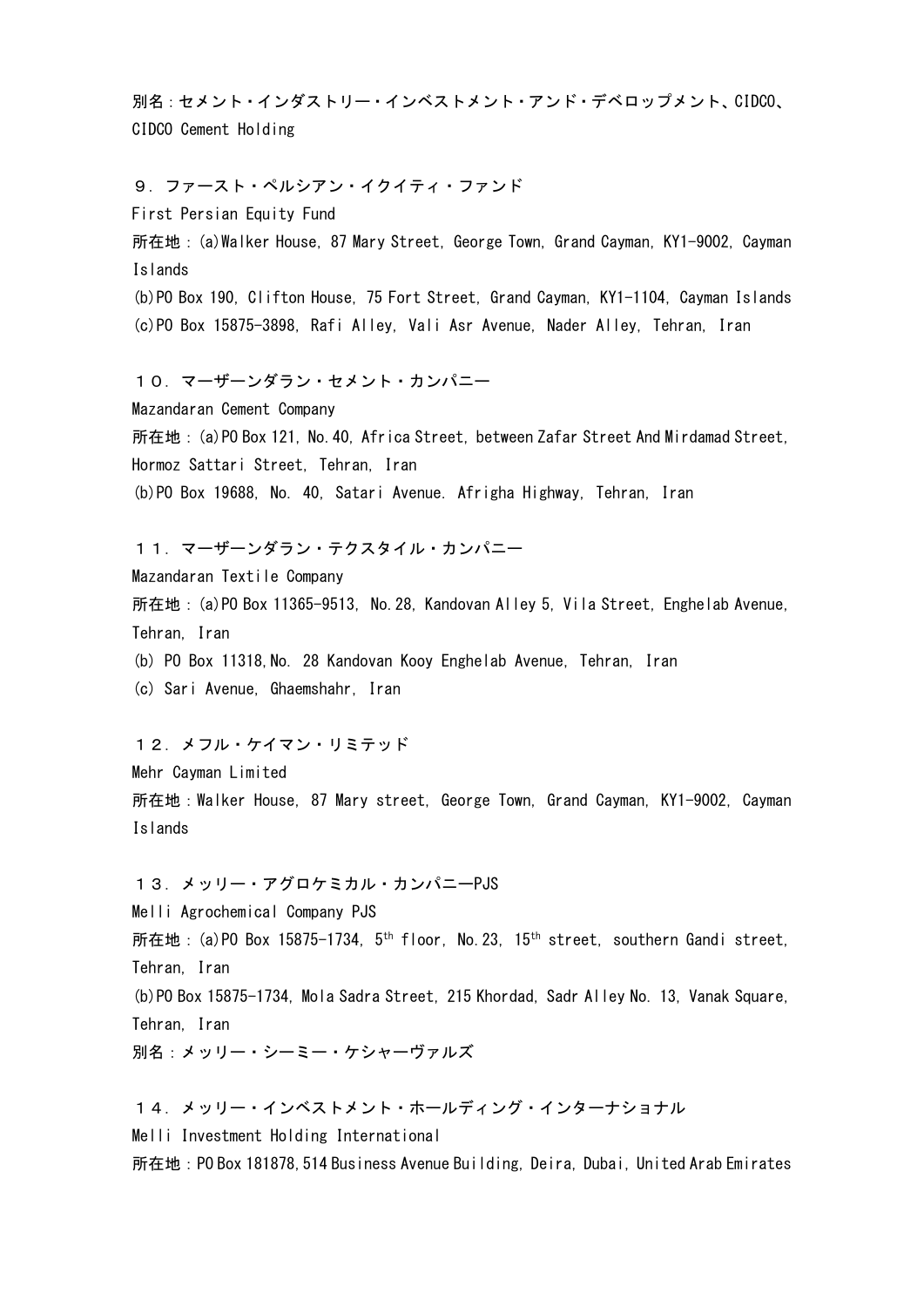15.ショマール・セメント・カンパニー Shomal Cement Company 所在地:(a)No. 289, Dr. Beheshti Avenue, before Qayem-maqam Farahani intersection, Tehran, Iran (b)PO Box 15875-4571, No. 289, Shahid Baheshti Avenue, Tehran, Iran 別名:シーマン・ショマール

16.ESNICO(エクイップメント・サプライヤー・フォー・ニュークリアー・インダスト リーズ・コーポレーション) ESNICO (Equipment Supplier for Nuclear Industries Corporation) 所在地:No 1, 37th Avenue, Yusofabad(Asadabadi) Street, Tehran, Iran

17.エエテマード・アミーン・インベスト・カンパニー・モビーン Etemad Amin Invest Company Mobin 所在地:Pasadaran Avenue, Tehran, Iran

18.EDBI エクスチェンジ・カンパニー EDBI Exchange Company 所在地:Tose's Tower, Corner of 15th Street, Ahmad Qasir Avenue, Argentine Square, Tehran, Iran

19.EDBI ストック・ブローカレジ・カンパニー EDBI Stock Brokerage Company 所在地:Tose's Tower, Corner of 15 Street, Ahmad Qasir Avenue, Argentina Square, Tehran, Iran

20.ファジュル・アヴィエーション・コンポジット・インダストリーズ Fajr Aviation Composite Industries 所在地:PO Box 13445-885, Mehrabad Airport, Tehran, Iran

21.フルメン Fulmen 所在地: No. 167, Darya boulevard, Shahrak Ghods, Tehran, Iran

22.アリヤー・ニールー・ニーク Arya Niroo Nik 所在地:Suite 5, 11th floor, Nahid Building, Shahnazari Street, Mohseni Square, Tehran, Iran

23.イラン・エアークラフト・インダストリーズ(IACI)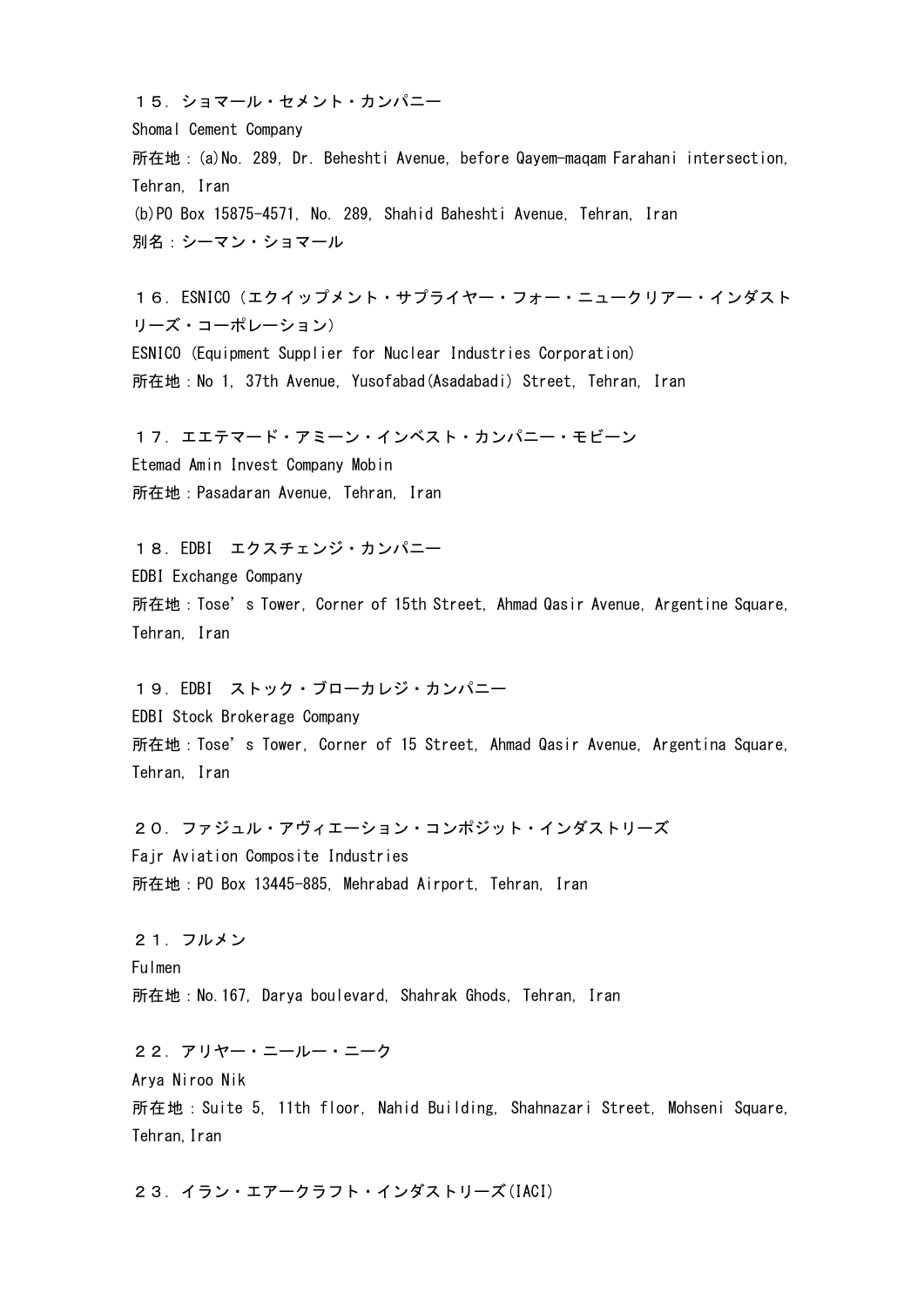Iran Aircraft Industries (IACI) 別名:SAHA

24.イラン・エアークラフト・マニュファクチャリング・カンパニー Iran Aircraft Manufacturing Company 所在地:(a)PO Box 83145-311, Shahin Shahr, Esfahan, Iran (b)PO Box 14155-5568, No.27, Shahamat Avenue, Vallie Asr Square, Tehran, Iran (c)PO Box 81465-935, Esfahan, Shahih Shar Industrial Zone, Isfahan, Iran 別名:HESA, HESA トレード・センター、 HTC, IAMCO, IAMI, イラン・エアークラフト・マ ニュファクチャリング・インダストリーズ、カールハーネジャーテ・サナーイェ・ハヴァ ーペイマーイェ・イラン、ハヴァーペイマーサーズィエ・イラン, ハヴァーペイマーサー ザーン、ハヴァーペイマーサーズィ・イラン、ハヴァーペイマーサーズィ)

25.イラン・セントリフュージュ・テクノロジー・カンパニー Iran Centrifuge Technology Company 別名:TSA 又は TESA

26.イラン・コミュニケーションズ・インダストリーズ(ICI) Iran Communications Industries (ICI) 所在地:(a)PO Box 19295-4731, Pasdaran Avenue, Tehran, Iran; (b)PO Box 19575- 131, No. 34, Apadana Avenue, Tehran, Iran; (c)Shahid Langary Street, Nobonyad Square Avenue, Pasdaran, Tehran

27.イラン・エレクトロニクス・インダストリーズ

Iran Electronics Industries 所在地:(a)PO Box 18575-365, Shahid Langari Street, Noboniad Square, Pasdaran Ave, Saltanad Abad, Tehran, Iran (b)PO Box 71365-1174, Hossain Abad Road, Shiraz, Iran (c) PO Box 81465-117, Isfahan, Iran

28.イスファハン・オプティクス Isfahan Optics 所在地:PO Box 81465-117, Isfahan, Iran

29.イラン・インシュランス・カンパニー Iran Insurance Company 所在地:PO Box 14155-6363, No. 107 Fatemi Avenue, Tehran, Iran 別名:ビーメ・イラン

30.イラニアン・アヴィエーション・インダストリーズ・オーガニゼーション(IAIO)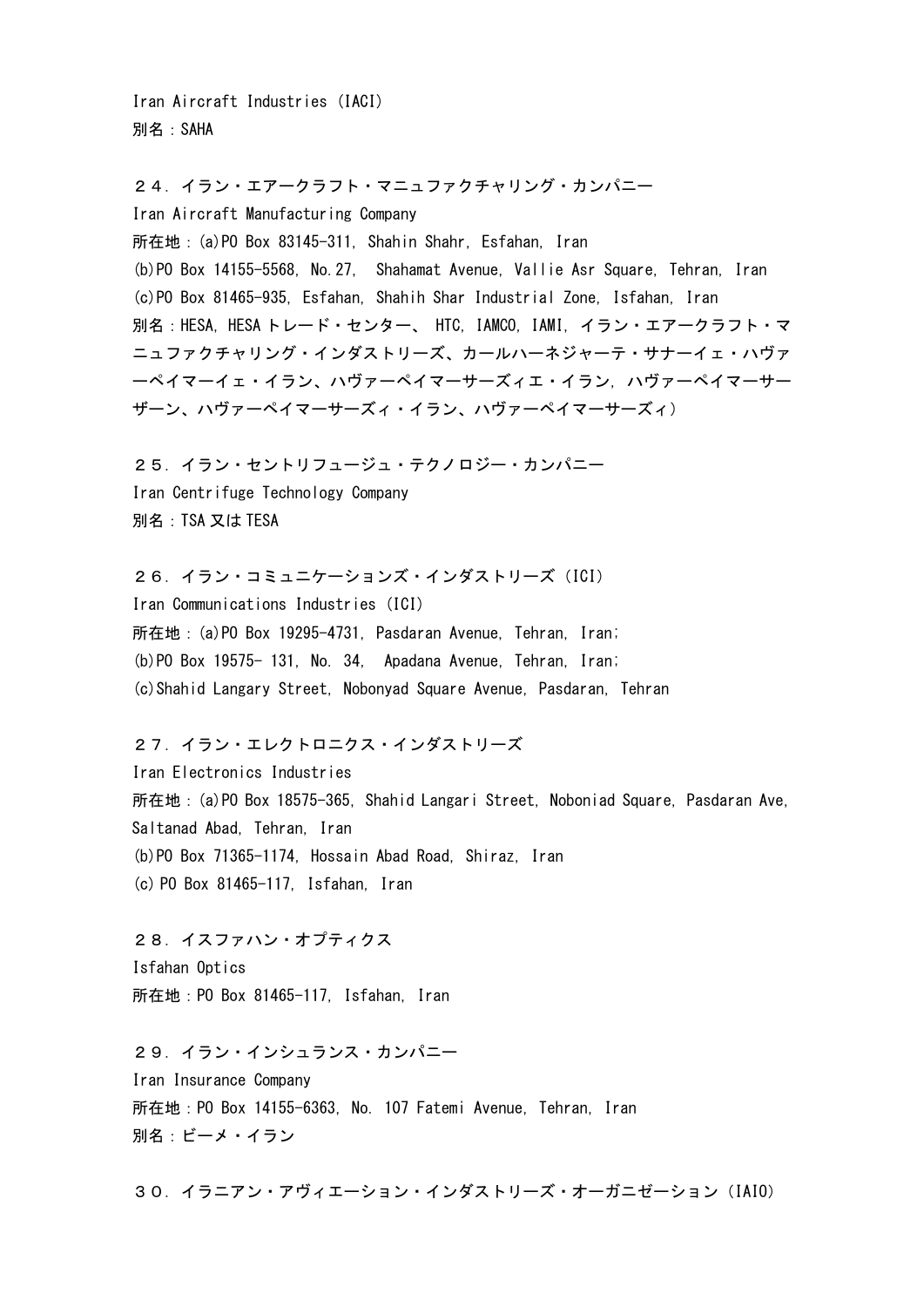Iranian Aviation Industries Organization (IAIO) 所在地:No.107, Sepahbod Gharani Avenue, Tehran, Iran 31.ジャーヴェダーン・メフル・トゥース Javedan Mehr Toos 32.カラ・ナフト Kala Naft 所在地:(a)PO Box 15815/1775, Gharani Avenue, Tehran, Iran (b)No 242 Shahid Kalantri Street - Near Karim Khan Bridge - Sepahbod Gharani Avenue, Teheran (c)Kish Free Zone, Trade Center, Kish Island, Iran 33.マシーン・サーズィー・アラク Machine Sazi Arak 所在地:PO Box 148, 4km Tehran Road, Arak, Iran 34.マリン・インダストリーズ Marine Industries 所在地:PO Box 19585/777,Pasdaran Avenue, Tehran, Iran 35.MASNA(モイエラト・サーフト・ニールーガーヘ・アトミー・イラン) MASNA (Moierat Saakht Niroogahye Atomi Iran) 36.メカニック・インダストリーズ・グループ Mechanic Industries Group 37.国防軍需省(MODAFL) Ministry of Defence and Armed Forces Logistics (MODAFL) 所在地:PO Box 16315-189, west side of Dabestan Street, Abbas Abad District, Tehran, Iran 38.ニュークリアー・フューエル・プロダクション・アンド・プロキュアメント・カン パニー (NFPC) Nuclear Fuel Production and Procurement Company (NFPC) 所在地:(a)PO Box 11365-8486, Tehran,Iran (b)PO Box 14144-1339, End of North Karegar Avenue, Tehran, Iran

39.パルチン・ケミカル・インダストリーズ Parchin Chemical Industries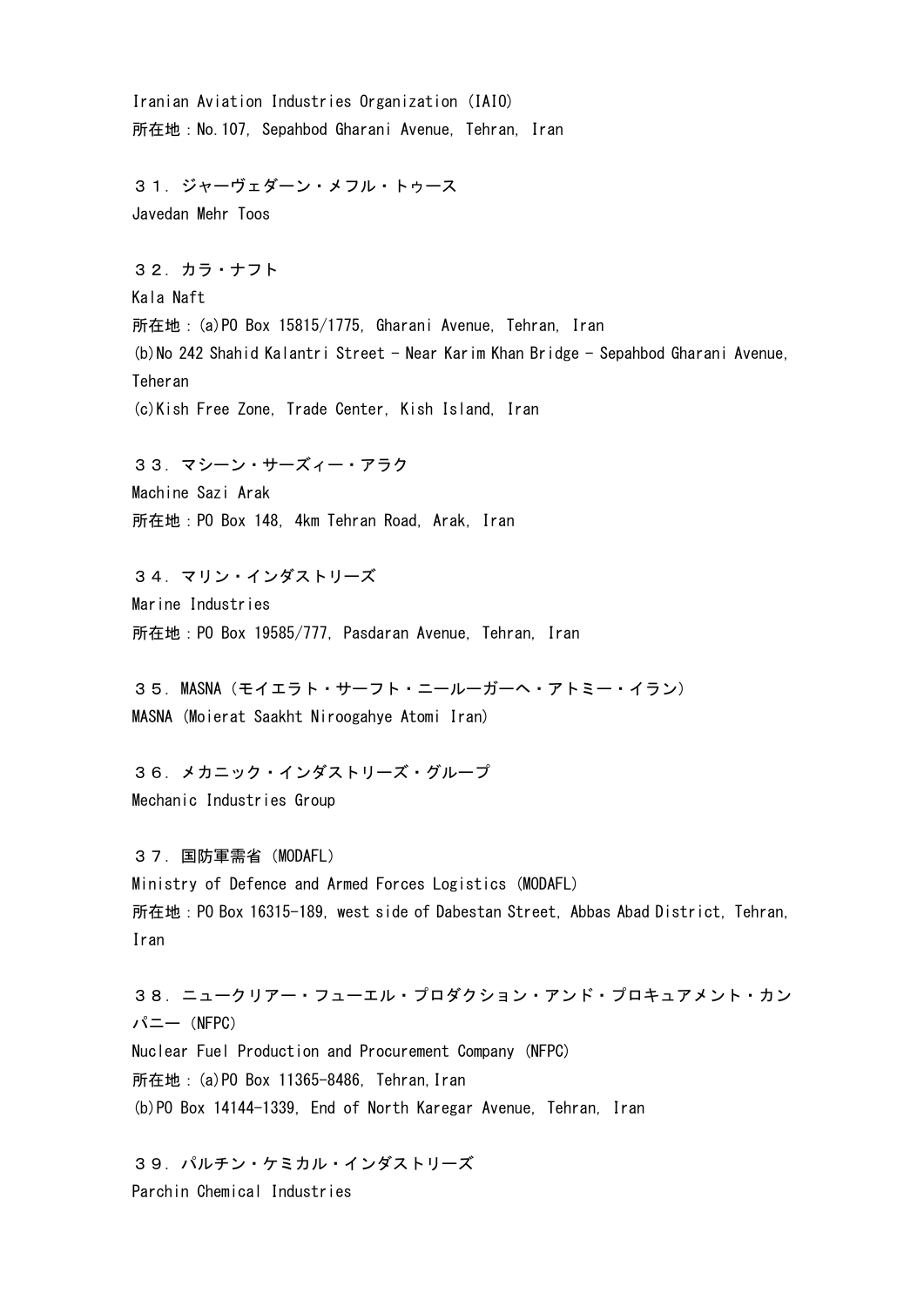40.パルトウ・サナアト・カンパニー Parto Sanat Company 所在地:No. 1281, Valiasr, Avenue, Next to 14th Street, Tehran, Iran 41.パッシブ・ディフェンス・オーガニゼーション Passive Defense Organization 42.ラカ Raka 43.リサーチ・インスティチュート・オブ・ニュークリアー・サイエンス・アン・テク ノロジー Research Institute of Nuclear Science & Technology 別名:ニュークリアー・サイエンス・アンド・テクノロジー・リサーチ・インスティチュ ート 44.シーラー・ノヴィン Schiller Novin 所在地: PO BOX 17665/153, No. 153, 3<sup>rd</sup> Floor, Gheytariyeh Avenue, Teheran, Iran 45.シャヒード・アフマド・カーゼミ・インダストリアル・グループ Shahid Ahmad Kazemi Industrial Group 46.シャーヘセ・ベフブード・サナアト Shakhese Behbud Sanat 47.ステート・パーチェシング・オーガニゼーション(SPO) State Purchasing Organisation (SPO) 所在地:PO Box 19585/777, Pasaran Ave, Tehran, Iran; west side of Dabestan Street, Abbas Abad District, Tehran, Iran 48.ヤサ・パート Yasa Part 49.アルファ・ペイント・カンパニー Arfa Paint Company 50.アルフェ・カンパニー

Arfeh Company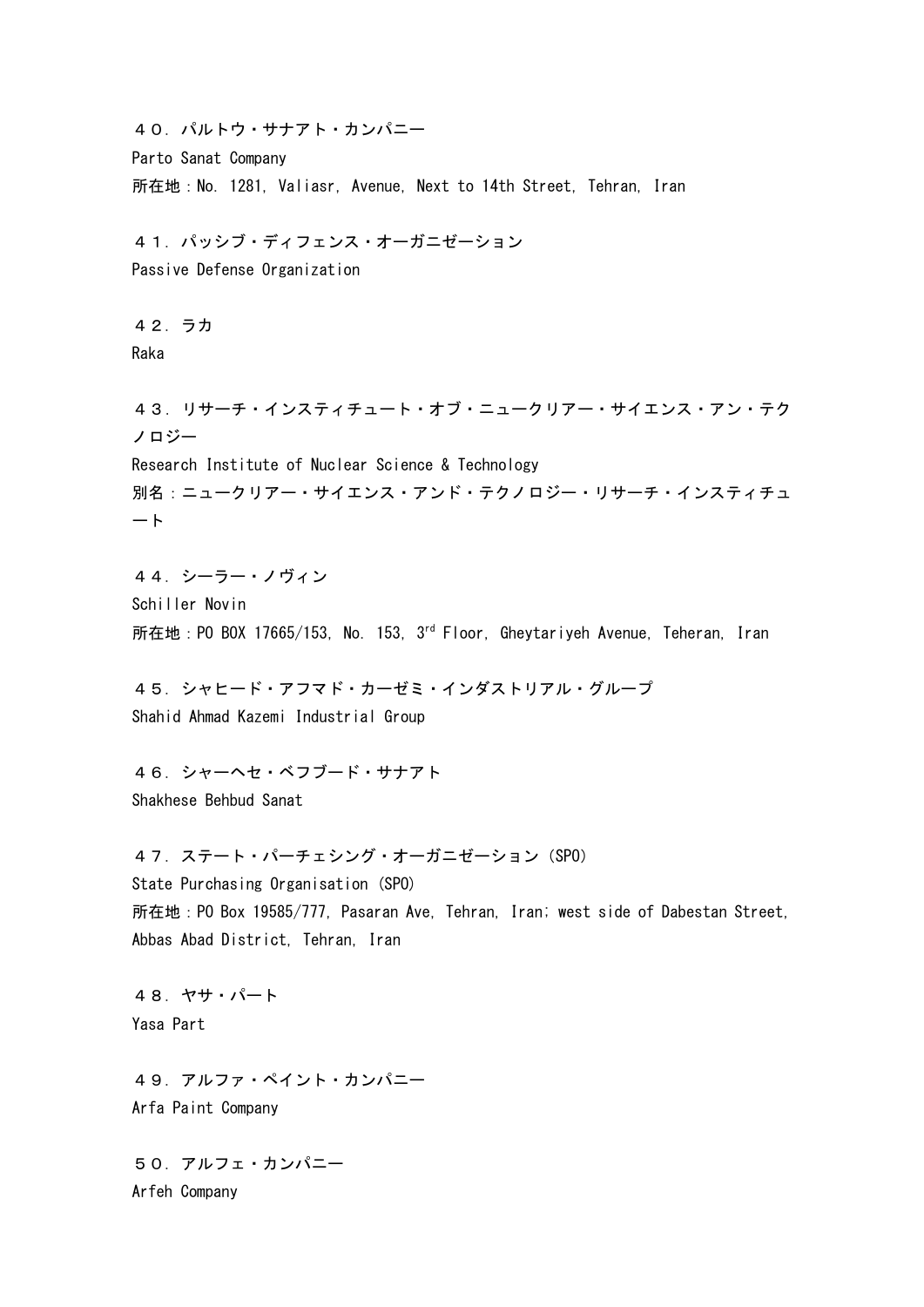51.ファラーセペフル・エンジニアリング・カンパニー Farasepehr Engineering Company

52.ホセイニネジャード・トレーディング・カンパニー Hosseini Nejad Trading Company

53.イラン・サフラン・カンパニー Iran Saffron Company

54.シェターブ G. Shetab G.

55.シェターブ・ギャマーン Shetab Gaman

56.シェターブ・トレーディング Shetab Trading

57.ワイ・エー・エス・カンパニー・リミテッド Y.A.S. Company. Limited

58. イスラム革命ガード (IRGC) Islamic Revolutionary Guard Corps (IRGC) 所在地:Tehran, Iran

59.イスラム革命ガード空軍 IRGC Air Force 所在地:Tehran, Iran

60.イスラム革命ガード空軍アルガディール・ミサイル部隊 IRGC-Air Force Al-Ghadir Missile Command 所在地:Tehran, Iran

61.ナーセリーン・ヴァヒード Naserin Vahid

62.イスラム革命ガード・ゴッヅ部隊 IRGC Qods Force 所在地:Tehran, Iran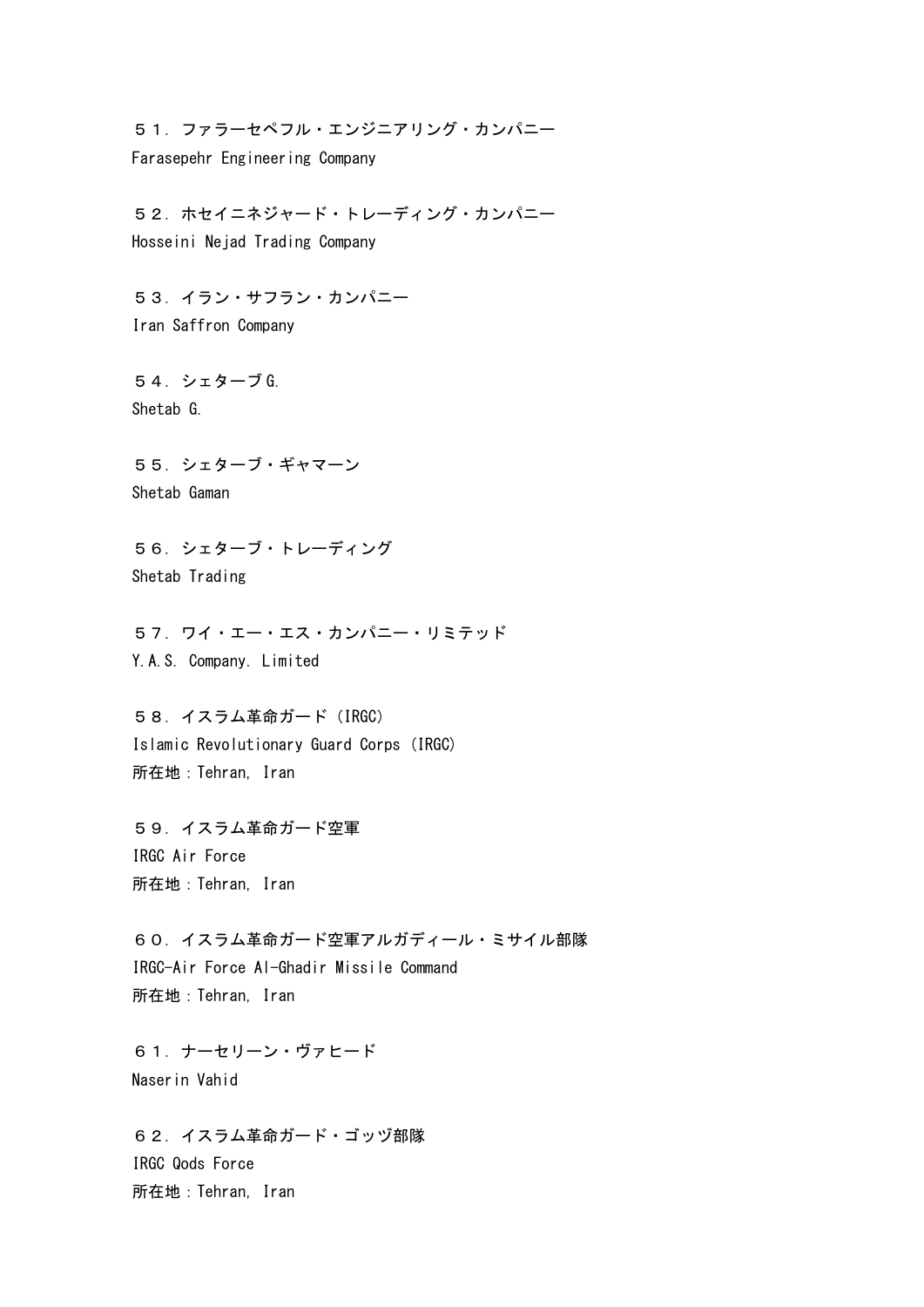63.セパニール・オイル・アンド・ガス・エナジー・エンジニアリング・カンパニー Sepanir Oil and Gas Energy Engineering Company 所在地:No.319, Shahid Bahonar, Tehran, Iran 別名:セパ・ニール

64.イラン・イスラム共和国シッピング・ラインズ(IRISL) Islamic Republic of Iran Shipping Lines (IRISL) 所在地:(a)PO Box 19395-1311, No.37, Aseman Tower, Sayyade Shirazee Square, Pasdaran Avenue, Tehran, Iran (b)No. 37, Corner of 7th Nerenjestan, Sayyad Shirazi Square, After Nobonyad Squar, Pasdaran Avenue, Tehran, Iran

65.ブシェール・シッピング・カンパニー・リミテッド Bushehr Shipping Company Limited 所在地:143/1 Tower Road Silema, Slm 1604, Malta

66.CISCO シッピング・カンパニー・リミテッド CISCO Shipping Company Limited 所在地:Seoul and Pusan, South Korea 別名:IRISL コリア・リミテッド

67.ハーフィゼ・ダルヤー・シッピング・ラインズ(HDSL) Hafize Darya Shipping Lines (HDSL) 所在地:No.60, Ehteshamiyeh Square, 7th Neyestan Street, Pasdaran Avenue, Tehran, Iran 別名:HDS ラインズ

68.ハンセアティック・トレード・トラスト・アンド・シッピング(HTTS) GmbH Hanseatic Trade Trust & Shipping (HTTS) GmbH 所在地:(a)Opposite of 7th Alley, Zarafshan Street, Eivanak Street, Qods Township (b) Schottweg 7, 22087 Hamburg, Germany

69.イラノ・ミスル・シッピング・カンパニー

Irano Misr Shipping Company

所在地:(a)No 41, 3rd Floor, Corner of 6th Alley, Sunaei Street, Karim Khan Zand Avenue, Tehran,Iran

(b)No. 265, Next to Mehrshad, Sedaghat Street, Opposite of Mellat Park, Vali Asr Avenue, Tehran, Iran

(c)No.18 Mehrshad Street, Sadaghat Street, Opposite of Mellat Park, Vali Asr Avenue,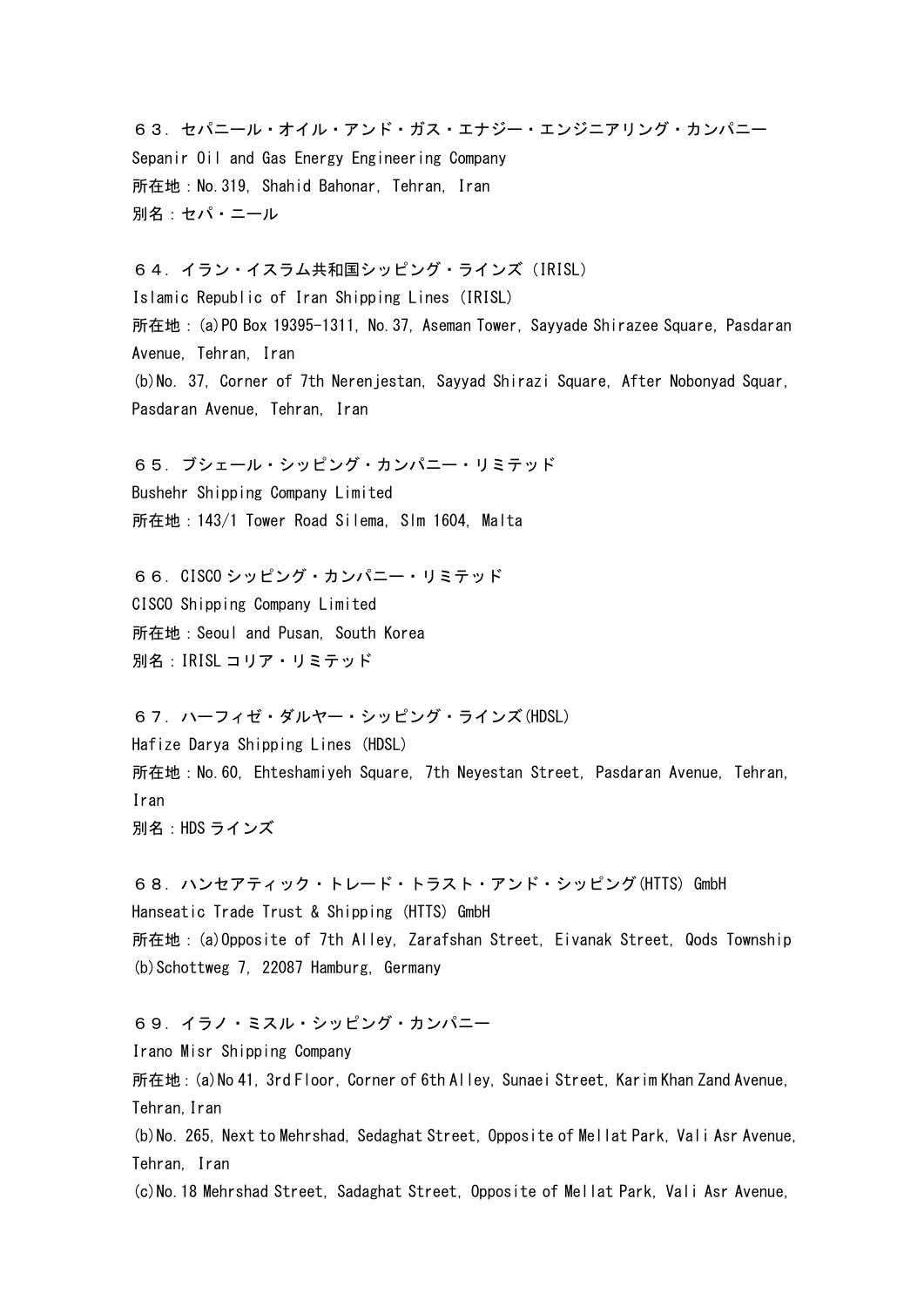Tehran, Iran

70.イリンヴェストシップ・リミテッド Irinvestship Limited 所在地:Global House, 61 Petty France, London SW1H 9EU, United Kingdom 71.IRISL(マルタ)リミテッド IRISL (Malta) Limited 所在地:Flat 1, 181 Tower Road, Sliema SLM 1605, Malta 72.IRISL (UK)リミテッド IRISL (UK) Limited 所在地:(a)2 Abbey Road, Barking, Essex IGl1 7AX, United Kingdom (b)Walton Avenue, Felixstowe, Suffolk, IPl1 3HG, United Kingdom 73.IRISL クラブ IRISL Club 所在地:No. 60, Ehteshamiyeh Square, 7th Neyestan Street, Pasdaran Avenue, Tehran, Iran 74.IRISL ヨーロッパ GmbH IRISL Europe GmbH 所在地:Schottweg 5, 22087, Hamburg, Germany 75.IRISL マリン・サーヴィス・アンド・エンジニアリング・カンパニー IRISL Marine Services and Engineering Company 所在地:(a) PO Box 199, Sarbandar, Gas Station, Bandar Imam Khomeini, Iran (b)Karim Khan Zand Avenue, Iran Shahr Shomali, No.221, Tehran, Iran (c)No. 221, Northern Iran Shahr Street, Karim khan Avenue, Tehran Iran 76.IRISL マルティモダール・トランスポート・カンパニー IRISL Multimodal Transport Company 所在地:No.25, Shahid Arabi Line, Sanaei Street, Karim Khan Zand Street, Tehran, Iran 77.IRITAL シッピング・エスアールエル

IRITAL Shipping SRL 所在地:Ponte Francesco Morosini 59, 16126 Genova, Italy,

78.ISI マリタイム・リミテッド ISI Maritime Limited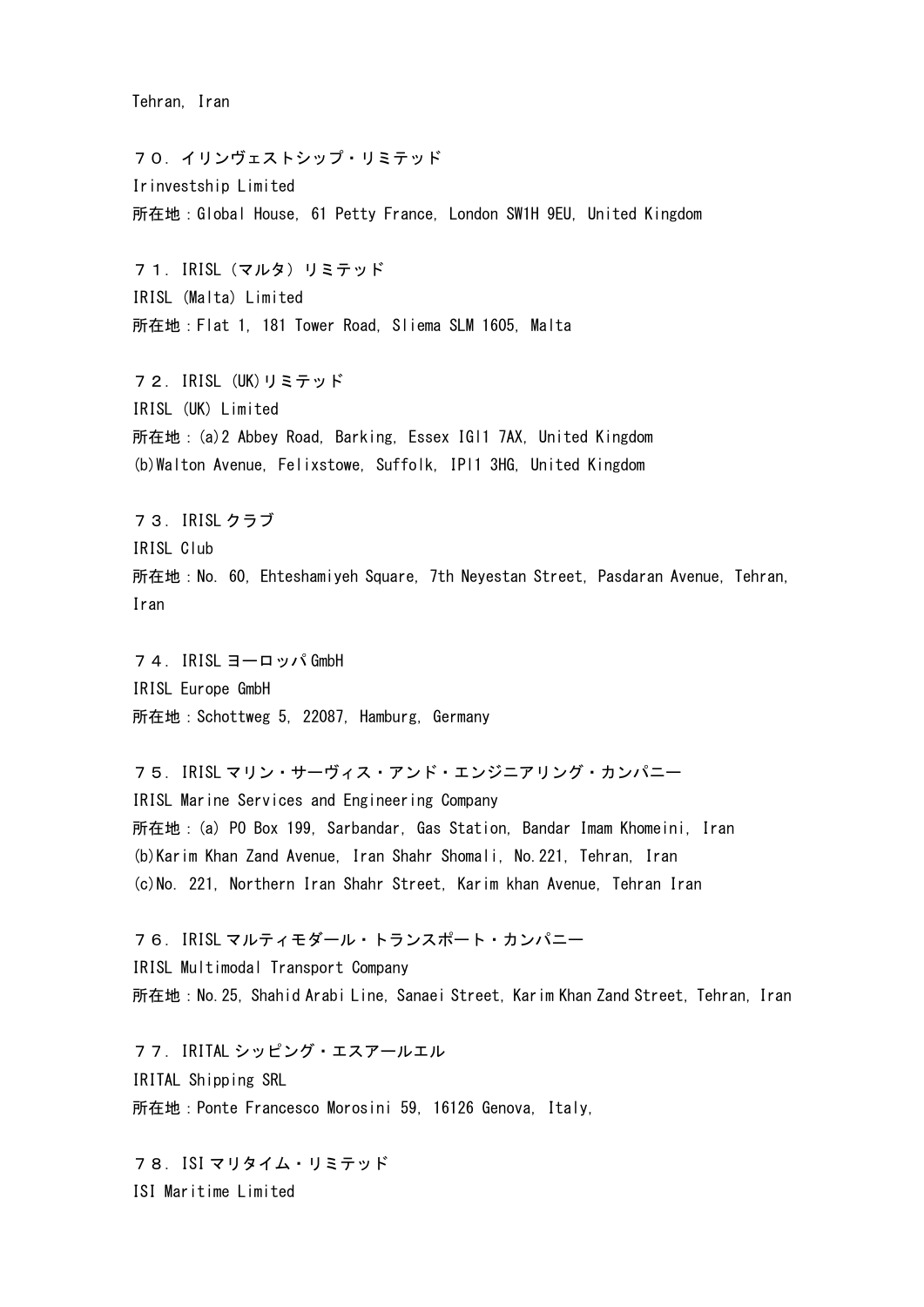所在地:147/1 Street, Lucia Street, Valetta, Vlt 1185, Malta

79.ハザル・シッピング・ラインズ Khazer Shipping Lines 所在地:No.1, End of Shahid Mostafa Khomeini Street, Tohid Square, Bandar Anzali 1711-324, Iran

80.リードマリン Leadmarine 所在地:200 Middle Road #14-01 Prime Centre Singapore 188980(alt.199090) 別名:アジア・マリン・ネットワーク Pte リミテッド、IRISL アジア Pte リミテッド

81.マーブル・シッピング・リミテッド Marble Shipping Limited 所在地:143/1 Tower Road, Sliema, Slm 1604, Malta

82. オアシス・フレイト・エージェンシー Oasis Freight Agencies 所在地:(a)PO Box 5562, Sharaf Building, 1st Floor, Al Mankhool Street, Bur Dubai, Dubai, United Arab Emirates (b)Sharaf Building, No.4, 2nd Floor, Al Meena Road, Opposite Customs, Dubai, United Arab Emirates (c) PO Box 4840,Kayed Ahli Building, Jamal Abdul Nasser Road (Parallel to Al Wahda Street), Sharjah, United Arab Emirates 別名: パシフィック・シッピング・カンパニー

83.サフィーラーン・パヤーム・ダルヤー・シッピング・ラインズ(SAPID) Safiran Payam Darya Shipping Lines (SAPID) 所在地: (a)PO Box 19635-1116, No. 33, 8th Narenjestan, Artesh Street, Tehran, Iran(b)3rd Floor of IRISL's Aseman Tower

84.サンテクスラインズ **Santexlines** 所在地:(a)Suite 1501, Shanghai Zhongrong Plaza, 1088, Pudong(S) road, Shanghai 200122, Shanghai, China (b)F23A-D, Times Plaza No. 1, Taizi Road, Shekou, Shenzhen 518067, China 別名:IRISL チャイナ・シッピング・カンパニー・リミテッド、イェイ・ハング・シッピン グ・カンパニー

85.シッピング・コンピューター・サーヴィシーズ・カンパニー(SCSCOL)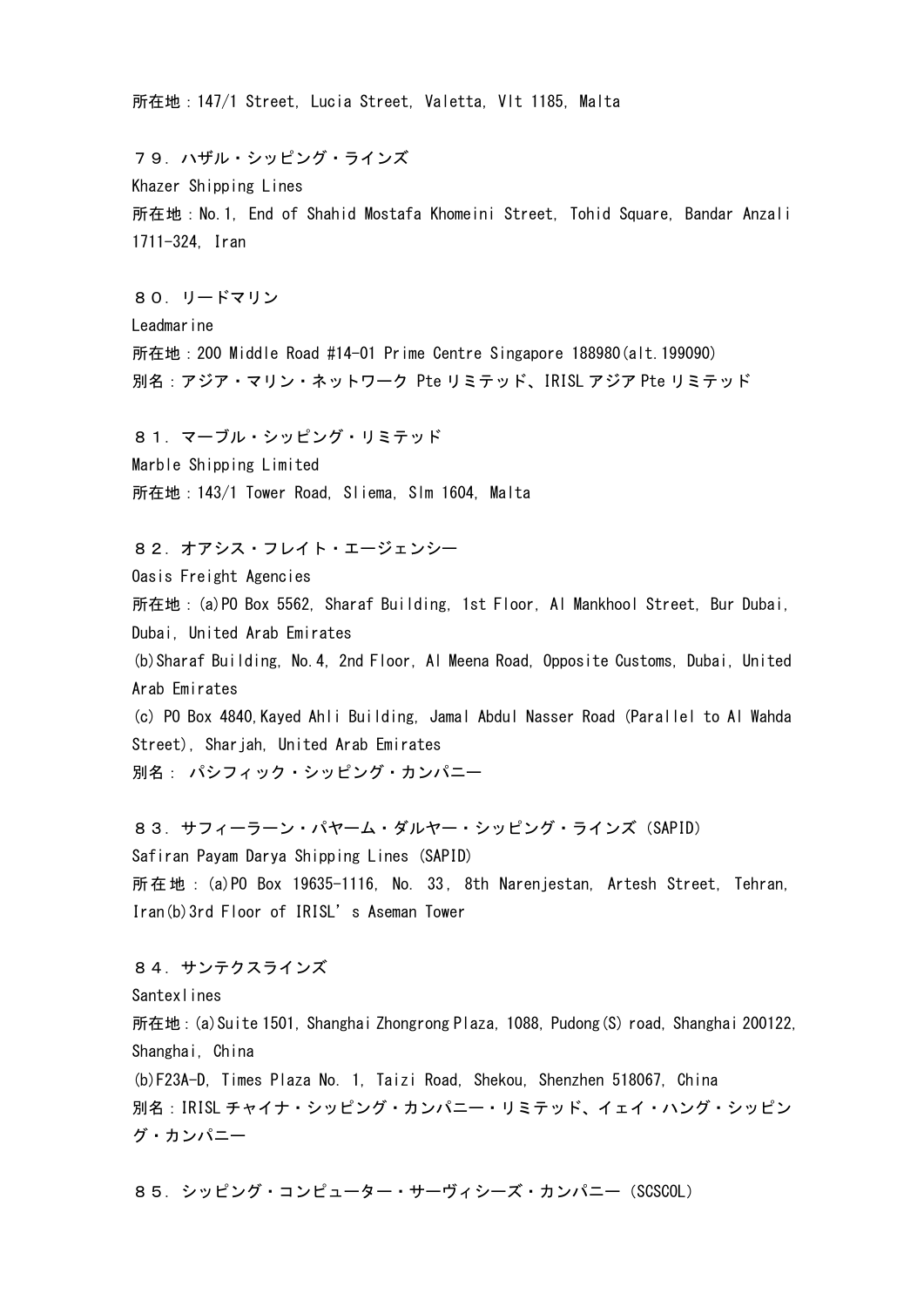Shipping Computer Services Company (SCSCOL) 所在地:(a)No.37, Asseman, Shahid Sayyad Shirazee Square, Pasdaran Avenue, Tehran, Iran (b)No.13, 1st Floor, Abgan Alley, Aban Avenue, Karim Khan Zand Blvd., Tehran 15676, Iran 86.ソルーシュ・サラミーン・アサーティール(SSA) Soroush Saramin Asatir Ship Management Company(SSA) 所在地: PO Box 196365-1114, No.14(Alt.No.5) Shabnam Alley, Golzar Street, Fajr Street, Shahid Motahari Avenue, Tehran, Iran 87.サウス・ウェイ・シッピング・エージェンシー・カンパニー・リミテッド South Way Shipping Agency Company Limited 所在地:No. 101, Shabnam Alley, Ghaem Magham Street, Tehran, Iran 88.ヴァルファジュル 8th シッピング・ライン・カンパニー Valfajr 8th Shipping Line Company 所在地:(a)Abyar Alley, Corner of Shahid Azodi Street & Karim Khan Zand Avenue, Tehran, Iran (b) PO Box 4155, Shahid Azodi Sreet, Karim Khan Zand Avenue, Abiar Alley, Tehran, Iran

## 24個人

1.アリー・ダヴァンダリ Ali DAVANDARI メッラット銀行総裁 Head of Bank Mellat

2.ホセイン・ファギーヒアン Hoseyn(Hossein) FAQIHIAN 核燃料製造・調達会社(NFPC)総裁 Director-General of the Nuclear Fuel Production and Procurement Company (NFPC)

3.モジュタバ・ハーエリ

Mojtaba HAERI

国防軍需省産業担当次官兼航空宇宙産業機構及び防衛産業機構の監督者 MODAFL Deputy for Industry, Supervisory role over AIO and DIO

4.エブラヒム・マフムードザーデ Ebrahim MAHMUDZADEH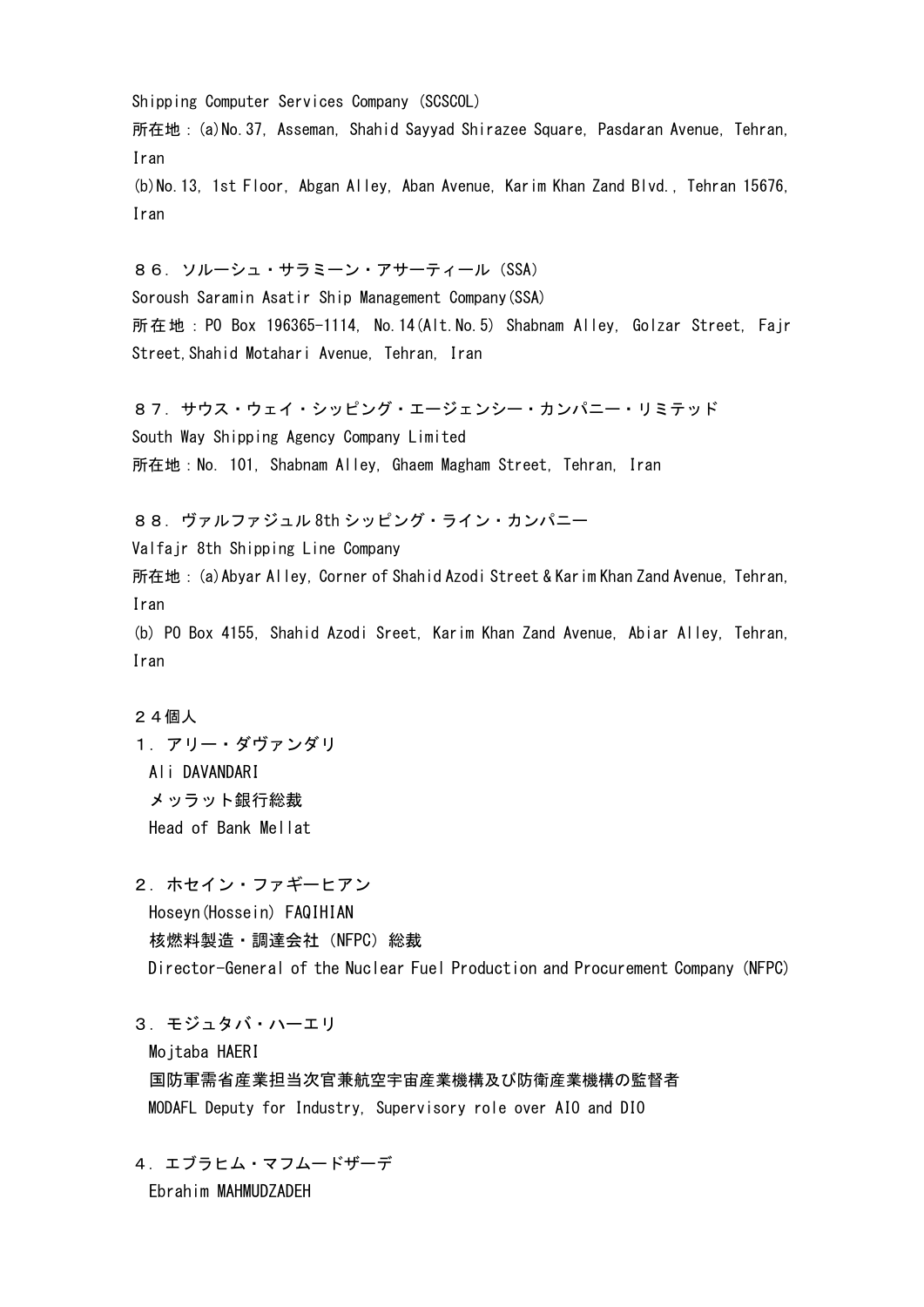イラン電力産業社取締役

Managing Director of Iran Electronic Industries

5.フェレイドゥン・マフムディアン Fereydoun MAHMOUDIAN フルメン社長 Director of Fulmen

6.ベイク・モハムマドルー Brigadier-General Beik MOHAMMADLU 国防軍需省供給・兵站担当次官 MODAFL Deputy for Supplies and Logistics

7.モハムマド・モフベル Mohammad MOKHBER

セタード・エジュラーイ投資財団総裁

8.モハムマド・レザー・モヴァサグニア

Mohammad Reza MOVASAGHNIA サーマーン・アル・アーエメ・インダストリーズ・グループ(SAIG)総裁 Head of Samen Al A'Emmeh Industries Group (SAIG)

9.アニス・ナッカチェ

Anis NACCACHE

バーザルガーニ・テジャーラット・タヴァーンマンド・カンパニー管理者 Administrator of Barzagani Tejarat Tavanmad Saccal companies

10.モハムマド・ナーデリ

Mohammad NADERI

## 航空宇宙産業機構総裁

Head of Aerospace Industries Organisation (AIO)

11.モハムマド・シャフィー・ルードサリー Mohammad SHAFI'I RUDSARI 国防軍需省調整担当次官 MODAFL Deputy for Coordination

12.アブドッラー・ソラト・サナ Abdollah SOLAT SANA イスファハンのウラン転換施設取締役 Managing Director of the Uranium Conversion Facility (UCF) in Esfahan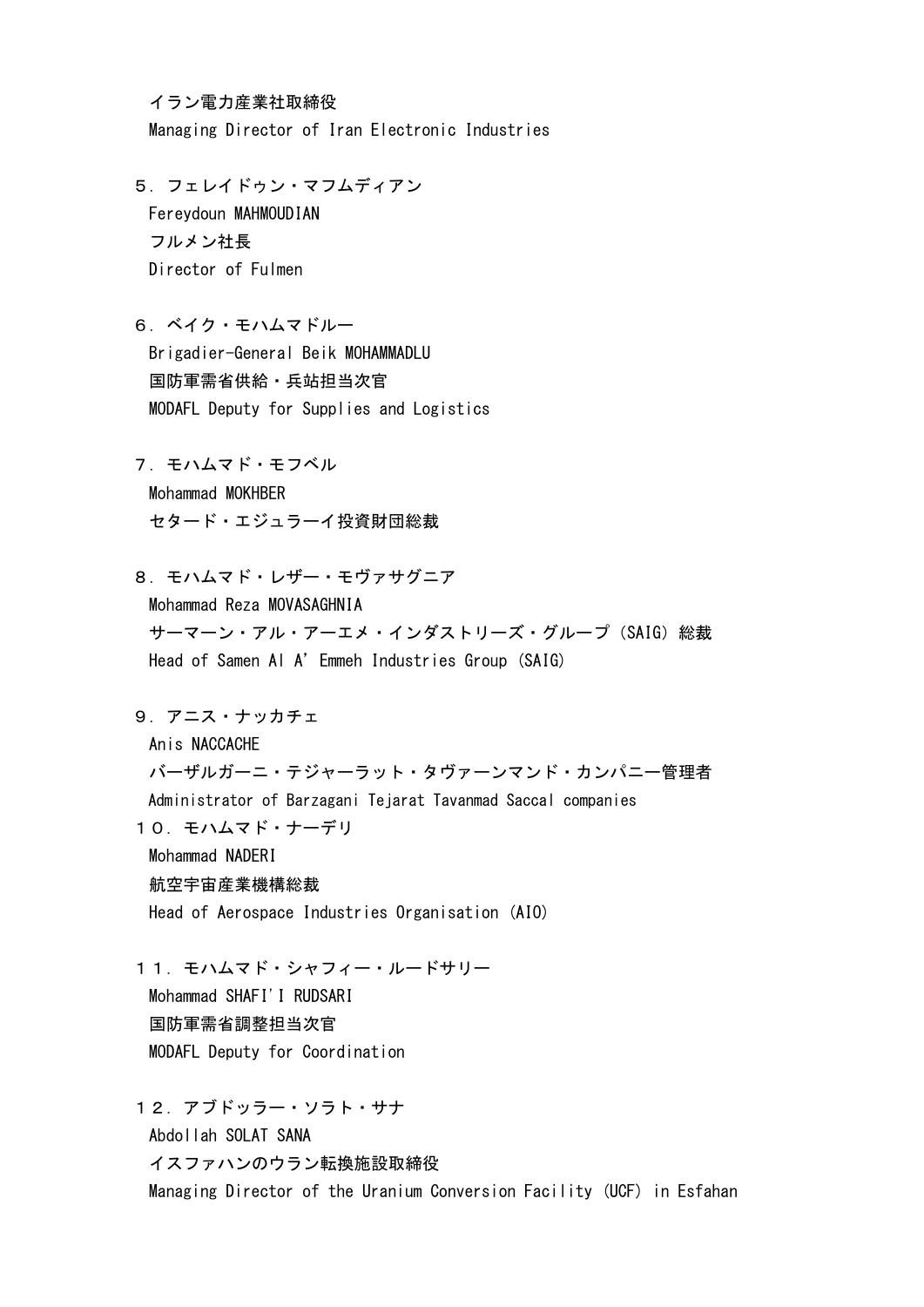13.ジャヴァード・ダルヴィーシュヴァンド Javad DARVISH-VAND 国防軍需省査察担当次官 MODAFL Deputy for Inspection

14.アリー・ファダヴィ Ali FADAVI イスラム革命ガード海軍司令官 Commander of IRGC Navy

15.パルヴィーズ・ファタフ Parviz FATTAH ハタモル・アンビア次長 Deputy Head of Khatam al Anbiya

16.セイエド・マフディ・ファラーヒ Seyyed Mahdi FARAHI 防衛産業機構総裁 Managing Director of the Defence Industries Organisation (DIO)

17. アリー・ホセイニターシュ

Ali HOSEYNITASH 国家安全保障最高評議会総務局長 Head of the General Department of the Supreme National Security Council (SNSC)

18.モハムマド・アリー・ジャアファリ Mohammad Ali JAFARI イスラム革命ガード総司令官 Commander of IRGC

19.モハムマド・レザー・ナグディ Mohammad Reza NAQDI バシジ(人民動員軍)司令官 Commander of Basij Resistance Force

20.モハムマド・パークプール Mohammad PAKPUR イスラム革命ガード陸軍司令官 Commander of IRGC Ground Forces